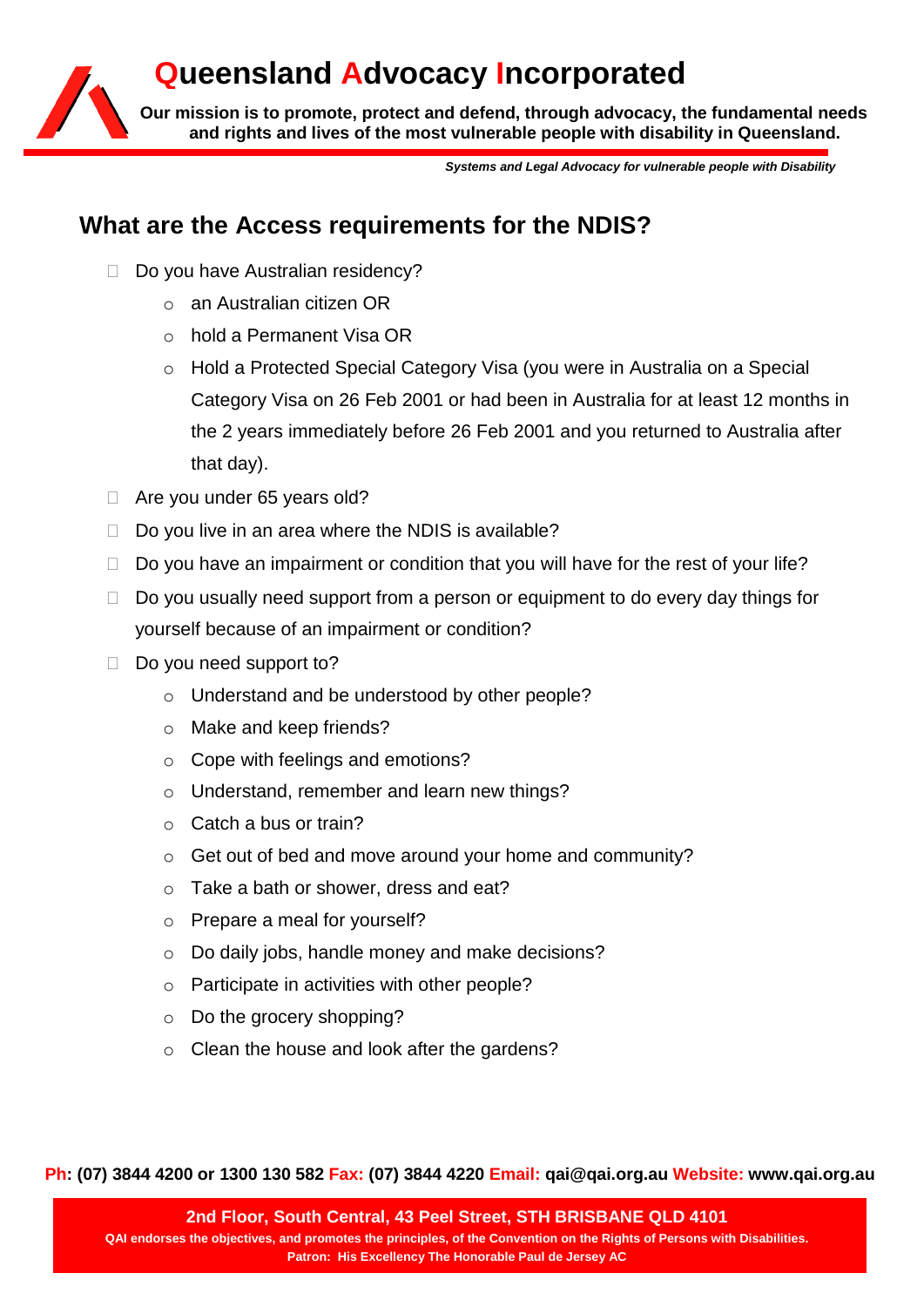### **Early Intervention**

- $\Box$  Do you have an impairment or condition that you will have for the rest of your life? OR
- $\Box$  Are you under 6 years of age with developmental delay that results in;
	- $\circ$  Substantially reduced functional capacity in one or more of the areas of self-care, receptive and expressive language, cognitive development or motor development and
	- o Results in the need for a combination and sequence of special interdisciplinary or generic care, treatment or other services, which are of extended duration, and are individually planned and coordinated.
- $\Box$  There are no supports provided by other systems such as health or education?
- $\Box$  Would early intervention supports be beneficial in:
	- o Reducing the impact of your impairment, condition or developmental delay?
	- o Improving or reducing the impact of your condition?
	- o Helping your family and carers to keep supporting you?

#### **What supporting documents or evidence are the NDIA looking for at Access?**

- $\Box$  Letter of diagnosis
	- o Adaptive functioning assessment (e.g. ABAS-3, Vineland3).
	- o Communication assessment (e.g. CELF).
	- o Behavioural and emotional assessment (e.g. BASC-3).
	- o Cognitive assessments (WSC, WAIS or Standford Binet).
- $\Box$  Functional assessments from health / allied health professionals;
	- o Physical; GP, Occupational therapist, Physio Therapist, Surgeons, social worker.
	- o Intellectual; psychologist, GP, Occupational therapist, social worker.
	- o Psychosocial; psychiatrist, psychologist, GP, Occupational therapist, counsellor, social worker.
- $\Box$  Reports from Educational facilitates; Functional assessments written by teachers, Guidance counsellor reports, IQ testing, Verification documents, Individual curriculum plans, or Incident reports.
- □ Supporting letter: Support workers or organizations, Individual, Family, Friends, Carers.
- □ Self-administered tests
	- o World Health Organization Disability Assessment Schedule <http://www.who.int/classifications/icf/whodasii/en/>
	- o Life Skills Profile 16<https://www.amhocn.org/publications/life-skills-profile-lsp-16>